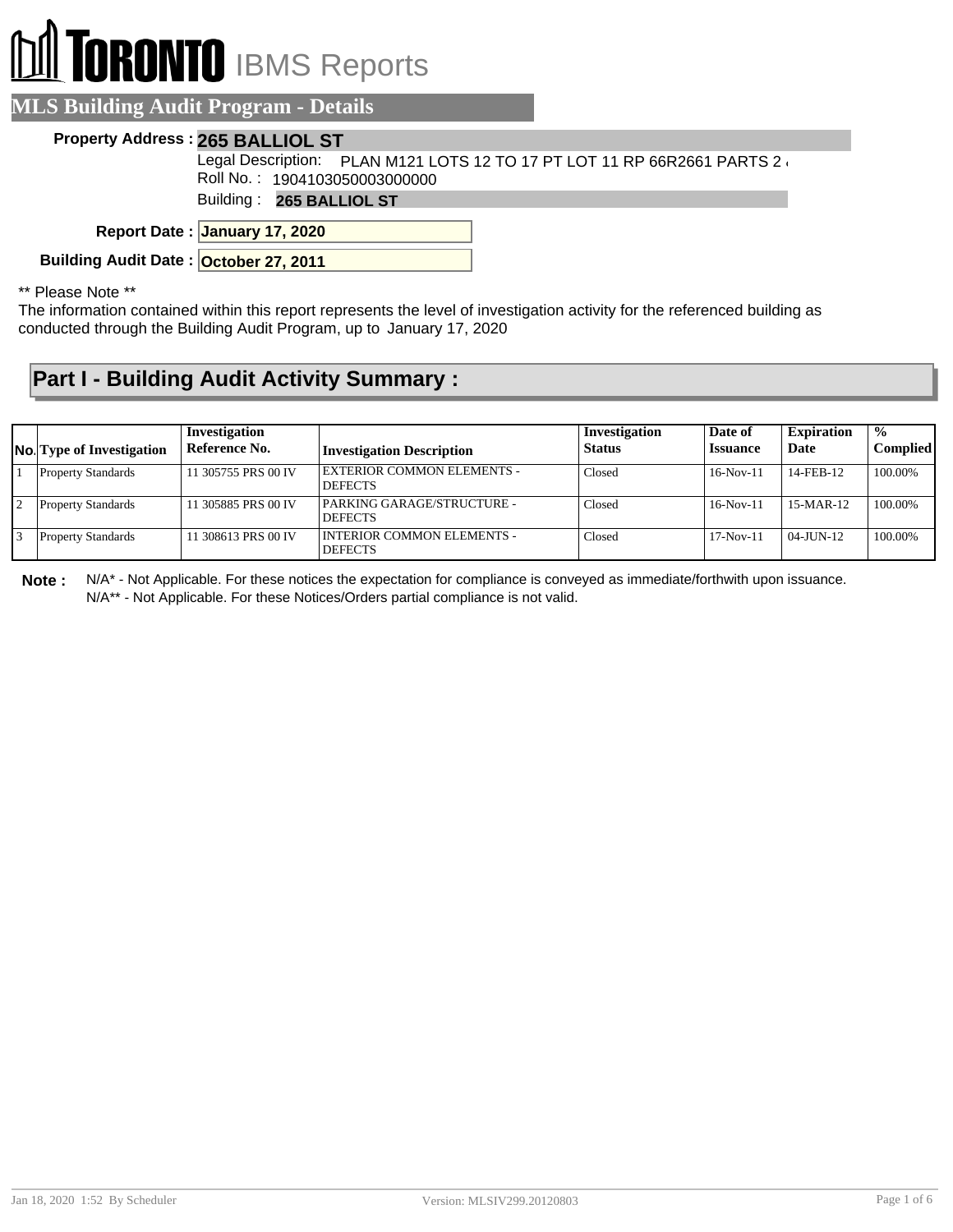## **Part II - Building Audit Details for Property Standards Orders :**

|    | Type of<br><b>No. Investigation</b> | $ $ Investigation<br>Reference No. | <b>Investigation Description</b>                            | Investigation Date of<br>⊦Status | ∣Issuance | <b>Expiration</b><br>∣Date | <b>Next Scheduled</b><br><b>Inspection Date</b> |
|----|-------------------------------------|------------------------------------|-------------------------------------------------------------|----------------------------------|-----------|----------------------------|-------------------------------------------------|
| l2 | <b>Property Standards</b>           |                                    | 111 305885 PRS 00 IV PARKING GARAGE/STRUCTURE -<br>IDEFECTS | <b>Closed</b>                    | 16-Nov-11 | 15-MAR-12                  | 2-Aug-12                                        |
|    |                                     |                                    |                                                             |                                  |           |                            |                                                 |

**0**

**18**

**No. of defects contained within the Order :**

**No. of defects that remain outstanding :**

|                   | <b>Deficiency Details</b>                                                                                                                                                                                                                                                                                |                                  |                  |  |  |  |  |
|-------------------|----------------------------------------------------------------------------------------------------------------------------------------------------------------------------------------------------------------------------------------------------------------------------------------------------------|----------------------------------|------------------|--|--|--|--|
| No.               | <b>Violation/Defect</b>                                                                                                                                                                                                                                                                                  | Location                         | <b>Status</b>    |  |  |  |  |
|                   | The electrical connections are not maintained in a safe and complete condition. Namely loose<br>wires                                                                                                                                                                                                    | 5th Underground Parking<br>Level | Closed           |  |  |  |  |
| 2                 | The columns in the parking or storage garage are not maintained free of holes, breaks or cracks.<br>Namely concrete deterioriation and paint deterioriation                                                                                                                                              | <b>Underground Parking Level</b> | Closed           |  |  |  |  |
| 3                 | Guard with a minimum height of 1,070 millimetres has not been provided at a raised floor where<br>the difference in level is more than 600 millimetres.                                                                                                                                                  | <b>Underground Parking Level</b> | Closed           |  |  |  |  |
| 4                 | Required guard does not prevent the passsage of a spherical object having a diameter more than<br>100 millimetres                                                                                                                                                                                        | <b>Underground Parking Level</b> | Closed           |  |  |  |  |
| 5                 | Lighting in a service room is provided at less than 200 lux. Namely 200 lux in sump pump room                                                                                                                                                                                                            | <b>Underground Parking Level</b> | Closed           |  |  |  |  |
| 6                 | Lighting in a garage is provided at less than 50 lux.                                                                                                                                                                                                                                                    | <b>Underground Parking Level</b> | Substantially Co |  |  |  |  |
| $\overline{7}$    | The ceilings in the parking or storage garage are not maintained free of holes, breaks or cracks.<br>Namlely concrete deterioriation and exposed re-bar.                                                                                                                                                 | <b>Underground Parking Level</b> | Closed           |  |  |  |  |
| 8                 | The parking or storage garage walls are not painted white from sixty (60) centimeters above floor<br>level.                                                                                                                                                                                              | <b>Underground Parking Level</b> | Closed           |  |  |  |  |
| 9                 | The parking or storage garage walls are not painted white from sixty (60) centimeters above floor<br>level.                                                                                                                                                                                              | <b>Underground Parking Level</b> | Closed           |  |  |  |  |
| 10 <sup>°</sup>   | The parking or storage garage walls are not painted white from sixty (60) centimeters above floor<br>level.                                                                                                                                                                                              | <b>Underground Parking Level</b> | Closed           |  |  |  |  |
| 11                | The walls in the parking or storage garage are not maintained free of holes, breaks or cracks.<br>Namely cracks and holes                                                                                                                                                                                | <b>Underground Parking Level</b> | Closed           |  |  |  |  |
| $12 \overline{ }$ | The safe-exit door, the frame of a safe-exit door and the wall adjacent to the safe-exit door to a<br>distance of one (1) metre on both sides of the frame, and to a height of three (3) metres above the<br>floor or to the soffit above the bulkhead over the door is not the required coloured green. | <b>Underground Parking Level</b> | Closed           |  |  |  |  |
| 13                | The plumbing system is not kept in good working order.                                                                                                                                                                                                                                                   | <b>Underground Parking Level</b> | Closed           |  |  |  |  |
| 14                | The floors in the parking or storage garage are not maintained free of holes, breaks or cracks.<br>Namely all flooring areas should filled and smoothened.                                                                                                                                               | <b>Underground Parking Level</b> | Closed           |  |  |  |  |
| 15                | The floors in the parking or storage garage are not maintained free of holes, breaks or cracks.<br>Namely power wash all floors                                                                                                                                                                          | <b>Underground Parking Level</b> | Closed           |  |  |  |  |
| 16                | The parking or storage garage ceiling are not painted white.                                                                                                                                                                                                                                             | <b>Underground Parking Level</b> | Closed           |  |  |  |  |
| 17                | The parking or storage garage is used to keep junk or rubbish.                                                                                                                                                                                                                                           | <b>Underground Parking Level</b> | Closed           |  |  |  |  |
| 18                | The electrical switches are not maintained in a safe and complete condition. Namely<br>cage/enclsoure around main electrical switches/panels.                                                                                                                                                            | <b>Underground Parking Level</b> | Closed           |  |  |  |  |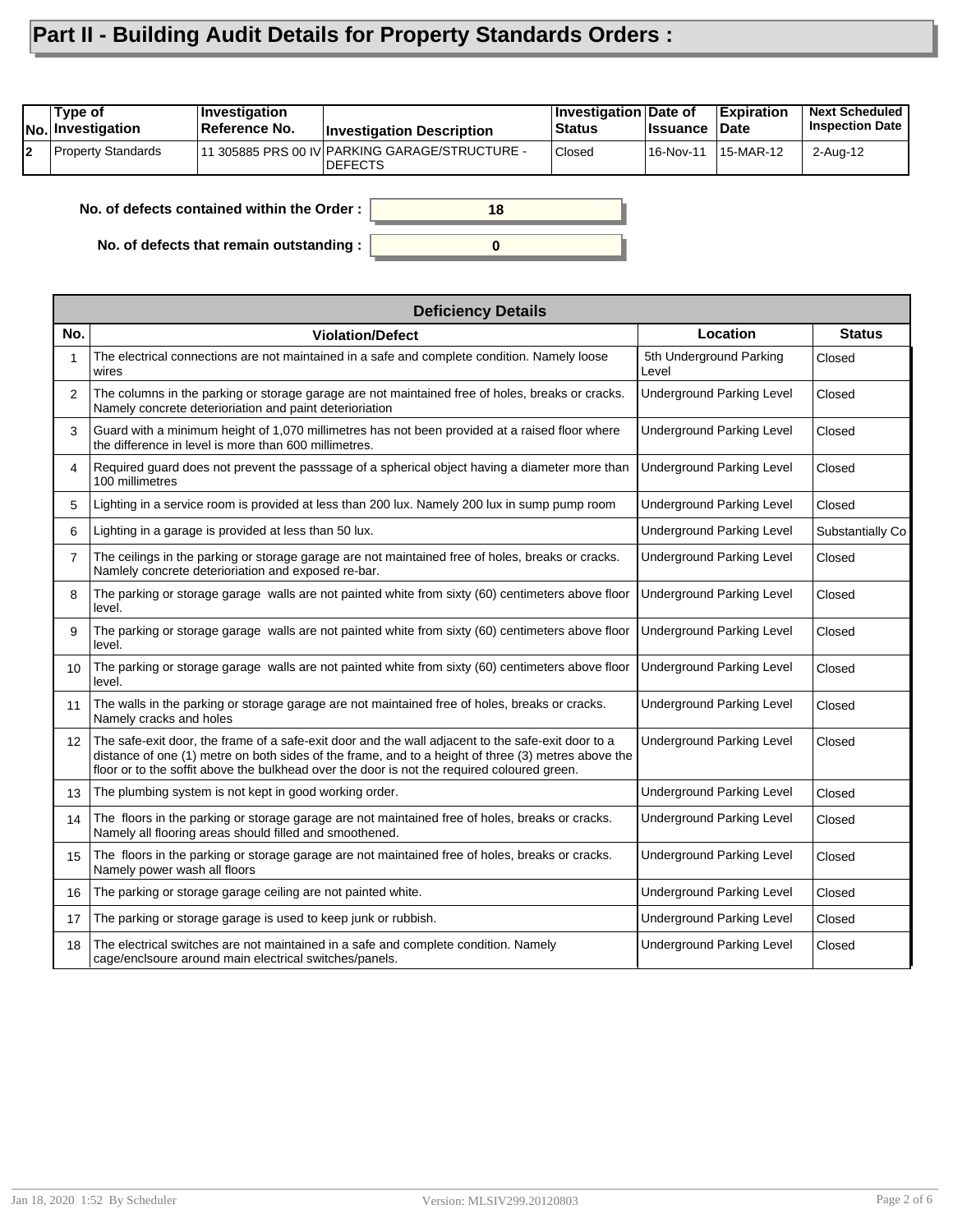| Type of<br>No. Investigation | <b>Investigation</b><br>⊺Reference No. | <b>Investigation Description</b>                                | ∣Investigation Date of<br><b>Status</b> | <b>Issuance</b> | <b>Expiration</b><br><b>Date</b> | <b>Next Scheduled</b><br><b>Inspection Date</b> |
|------------------------------|----------------------------------------|-----------------------------------------------------------------|-----------------------------------------|-----------------|----------------------------------|-------------------------------------------------|
| Property Standards           |                                        | 1 305755 PRS 00 IV EXTERIOR COMMON ELEMENTS -<br><b>DEFECTS</b> | Closed                                  | 16-Nov-11       | 14-FEB-12                        | 29-Aug-14                                       |

| No. of defects contained within the Order: |  |
|--------------------------------------------|--|
| No. of defects that remain outstanding :   |  |

|                   | <b>Deficiency Details</b>                                                                                                                                                                                                                                                                                                                                                                                                                                                                                                                                                                                                                                                                                                                                           |                             |               |  |  |  |  |  |  |
|-------------------|---------------------------------------------------------------------------------------------------------------------------------------------------------------------------------------------------------------------------------------------------------------------------------------------------------------------------------------------------------------------------------------------------------------------------------------------------------------------------------------------------------------------------------------------------------------------------------------------------------------------------------------------------------------------------------------------------------------------------------------------------------------------|-----------------------------|---------------|--|--|--|--|--|--|
| No.               | <b>Violation/Defect</b>                                                                                                                                                                                                                                                                                                                                                                                                                                                                                                                                                                                                                                                                                                                                             | Location                    | <b>Status</b> |  |  |  |  |  |  |
| 1                 | The handrails and/or other appurtenant attachments and/or their supporting structural members<br>are not maintained in good repair. Namely rusted handrail(s).                                                                                                                                                                                                                                                                                                                                                                                                                                                                                                                                                                                                      | East Side of Building       | Closed        |  |  |  |  |  |  |
| $\overline{2}$    | Immediate action has not been taken to eliminate an unsafe condition. Namely remove old<br>underground parking access post located near underground parking garage ramp.                                                                                                                                                                                                                                                                                                                                                                                                                                                                                                                                                                                            | <b>Exterior Of Building</b> | Closed        |  |  |  |  |  |  |
| 3                 | The (stairs, treads, risers, guards, handrails, and/or other appurtenant attachments) and/or their<br>supporting structural members are not being maintained free from defects/hazards.                                                                                                                                                                                                                                                                                                                                                                                                                                                                                                                                                                             | <b>Exterior Of Building</b> | Closed        |  |  |  |  |  |  |
| 4                 | The exterior walls and their components are not being maintained in good repair. Namely walls<br>around underground parking garage exiis                                                                                                                                                                                                                                                                                                                                                                                                                                                                                                                                                                                                                            | <b>Exterior Of Building</b> | Closed        |  |  |  |  |  |  |
| 5                 | Dwelling unit window that is capable of being opened has screen that is not maintained in good<br>repair and free from defects or missing components. Namely damaged/ripped screen                                                                                                                                                                                                                                                                                                                                                                                                                                                                                                                                                                                  | <b>Exterior Of Building</b> | Closed        |  |  |  |  |  |  |
| 6                 | The yard does not have suitable ground cover to prevent recurrent ponding of water.                                                                                                                                                                                                                                                                                                                                                                                                                                                                                                                                                                                                                                                                                 | <b>Exterior Of Building</b> | Closed        |  |  |  |  |  |  |
| $\overline{7}$    | Driveway(s) and/or similar areas not maintained. Namley cracks and potholes.                                                                                                                                                                                                                                                                                                                                                                                                                                                                                                                                                                                                                                                                                        | <b>Exterior Of Building</b> | Closed        |  |  |  |  |  |  |
| 8                 | Curb stops or restraining devices are not positioned to prevent vehicles from causing injury,<br>damage or encroaching on to property. Namely, broken/damaged curb.                                                                                                                                                                                                                                                                                                                                                                                                                                                                                                                                                                                                 | <b>Exterior Of Building</b> | Closed        |  |  |  |  |  |  |
| 9                 | Exterior walkway not maintained. Namely broken patio stones and cracks on concrete.                                                                                                                                                                                                                                                                                                                                                                                                                                                                                                                                                                                                                                                                                 | <b>Exterior Of Building</b> | Closed        |  |  |  |  |  |  |
| 10 <sup>°</sup>   | Guard with a minimum height of 1,070 millimetres has not been provided at a raised floor where<br>the difference in level is more than 600 millimetres.                                                                                                                                                                                                                                                                                                                                                                                                                                                                                                                                                                                                             | <b>Exterior Of Building</b> | Closed        |  |  |  |  |  |  |
| 11                | Required guard does not prevent the passsage of a spherical object having a diameter more than<br>100 millimetres, namely space between stair treads and bottom of handrail guards.                                                                                                                                                                                                                                                                                                                                                                                                                                                                                                                                                                                 | <b>Exterior Of Building</b> | Closed        |  |  |  |  |  |  |
| $12 \overline{ }$ | Required guard does not prevent the passsage of a spherical object having a diameter more than<br>100 millimetres. Namely handrail guards on underground parking garage exit stairwell.                                                                                                                                                                                                                                                                                                                                                                                                                                                                                                                                                                             | <b>Exterior Of Building</b> | Closed        |  |  |  |  |  |  |
| 13                | Required guard does not prevent the passsage of a spherical object having a diameter more than<br>100 millimetres                                                                                                                                                                                                                                                                                                                                                                                                                                                                                                                                                                                                                                                   | <b>Exterior Of Building</b> | Closed        |  |  |  |  |  |  |
| 14                | Guard has openings of a size that does not prevent the passsage of a sphere having a diameter<br>more than 100 millimetres                                                                                                                                                                                                                                                                                                                                                                                                                                                                                                                                                                                                                                          | <b>Exterior Of Building</b> | Closed        |  |  |  |  |  |  |
| 15                | Height of the guard for exit ramps and landings is less than 1,070 millimetres measured vertically<br>to the top of the guard from<br>the ramp surface where the difference in elevation between the adjacent<br>ground or floor level and the ramp is more than 600 millimetres. Namely guards around<br>undergroung parking garage ramp                                                                                                                                                                                                                                                                                                                                                                                                                           | <b>Exterior Of Building</b> | Closed        |  |  |  |  |  |  |
| 16                | A window(s) which is capable of being opened, and is located in excess of two (2) metres from the Exterior Of Building<br>finished grade, is not equipped with safety devices which would prevent any opening greater than<br>one hundred (100) millimeters. A report is required to be submitted to the Officer for evaluation<br>and approval by a professional or other certified person confirming that acceptable safety devices<br>have been installed on all subject windows in an acceptable manner, and that the subject<br>windows are not capable of being opened in excess of one hundred (100) millimeters.                                                                                                                                            |                             | Closed        |  |  |  |  |  |  |
| 17                | In a dwelling unit, a window located more than 2,000 millimetres above grade opens within 1,500<br>millimetres of the floor not leading to a balcony does not employ a controlled sash operation to<br>restrict, when engaged, the opening of the operable sash to not more than 100 millimetres and to<br>include installation of window air conditione units.                                                                                                                                                                                                                                                                                                                                                                                                     | <b>Exterior Of Building</b> | Closed        |  |  |  |  |  |  |
| 18                | Immediate action has not been taken to eliminate an unsafe condition. Where window air-<br>conditioner's installation prevents a safety device from being installed a report is required to be<br>submitted to the Officer for evaluation and approval by a professional or other certified person<br>confirming that acceptable to ensure that the installation of the air-conditioner is done safe and<br>securely; that there are no openings greater than one hundred (100) millimetres adjacent to the<br>air conditioning unit and that the electrical supply and distribution in the suite is capable of safely<br>operating the air conditioning unit. Also it must address any remedial action that must be taken in<br>order to maintain its safe manner. | <b>Exterior Of Building</b> | Closed        |  |  |  |  |  |  |
| 19                | Aerial, satellite dish, or other similar structure and/or its supporting member is not maintained in a<br>safe condition.                                                                                                                                                                                                                                                                                                                                                                                                                                                                                                                                                                                                                                           | <b>Exterior Of Building</b> | Closed        |  |  |  |  |  |  |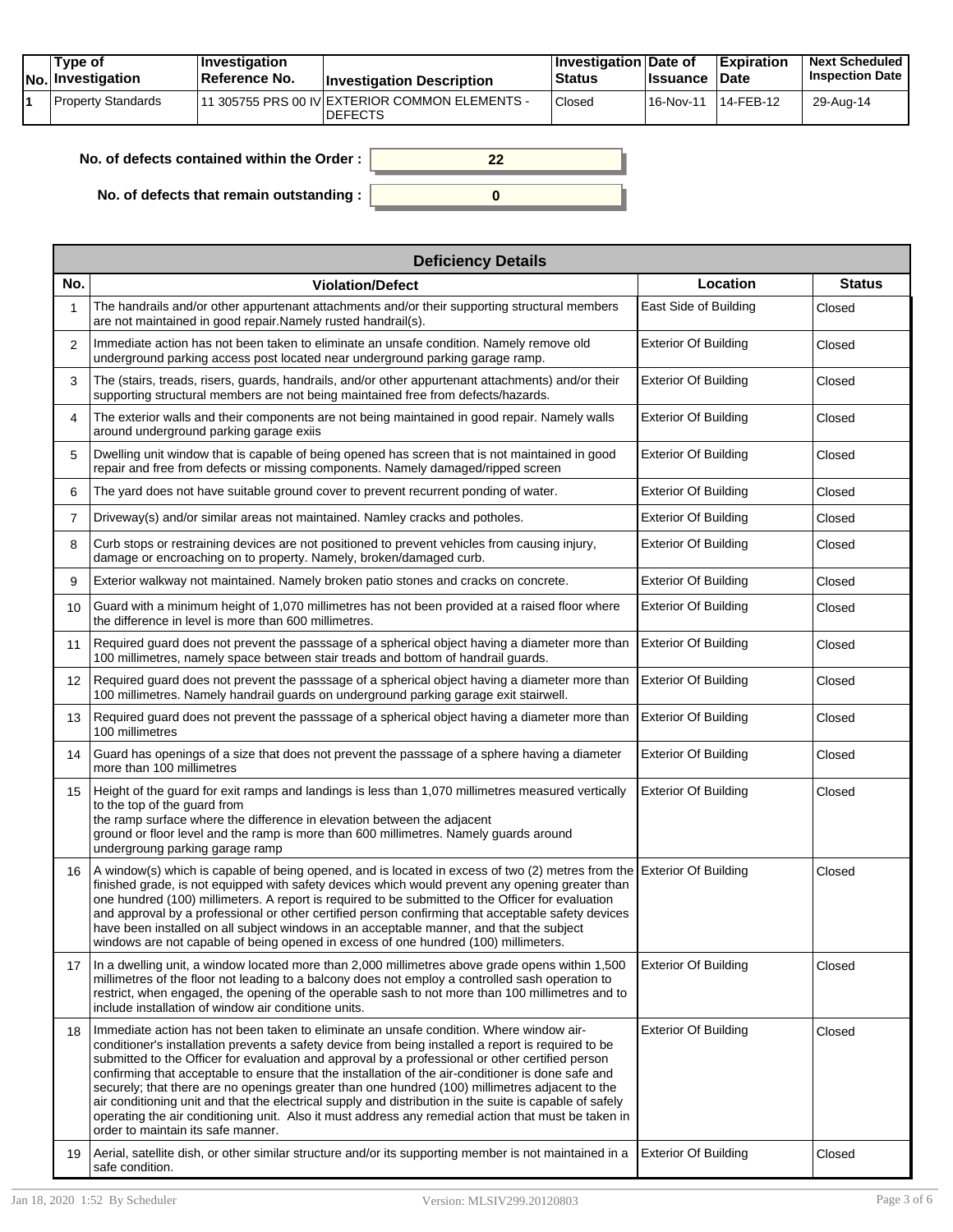| 20 | Immediate action has not been taken to eliminate an unsafe conditionNamely; the structural<br>integrity of the attachment of all satellite dishes affixed to the building, or the building components.<br>A report is required to be submitted to the Officer for evaluation and approval by a professional or<br>other certified person confirming that Satellite Dishes have been installed safely in an acceptable<br>manner, the report must address any remedial action that must be taken in order to maintain the<br>structural integrity of the attachment and that attachment of all satellite dishes affixed to the<br>building are done in a safe and secure manner. | <b>Exterior Of Building</b> | Closed |
|----|---------------------------------------------------------------------------------------------------------------------------------------------------------------------------------------------------------------------------------------------------------------------------------------------------------------------------------------------------------------------------------------------------------------------------------------------------------------------------------------------------------------------------------------------------------------------------------------------------------------------------------------------------------------------------------|-----------------------------|--------|
| 21 | The ceilings in the parking or storage garage are not maintained free of holes, breaks or cracks.<br>Namely soffits near underground parking garage exit stairwells.                                                                                                                                                                                                                                                                                                                                                                                                                                                                                                            | <b>Exterior Of Building</b> | Closed |
| 22 | The handrails and/or other appurtenant attachments and/or their supporting structural members<br>are not maintained in good repair.                                                                                                                                                                                                                                                                                                                                                                                                                                                                                                                                             | <b>Exterior Of Building</b> | Closed |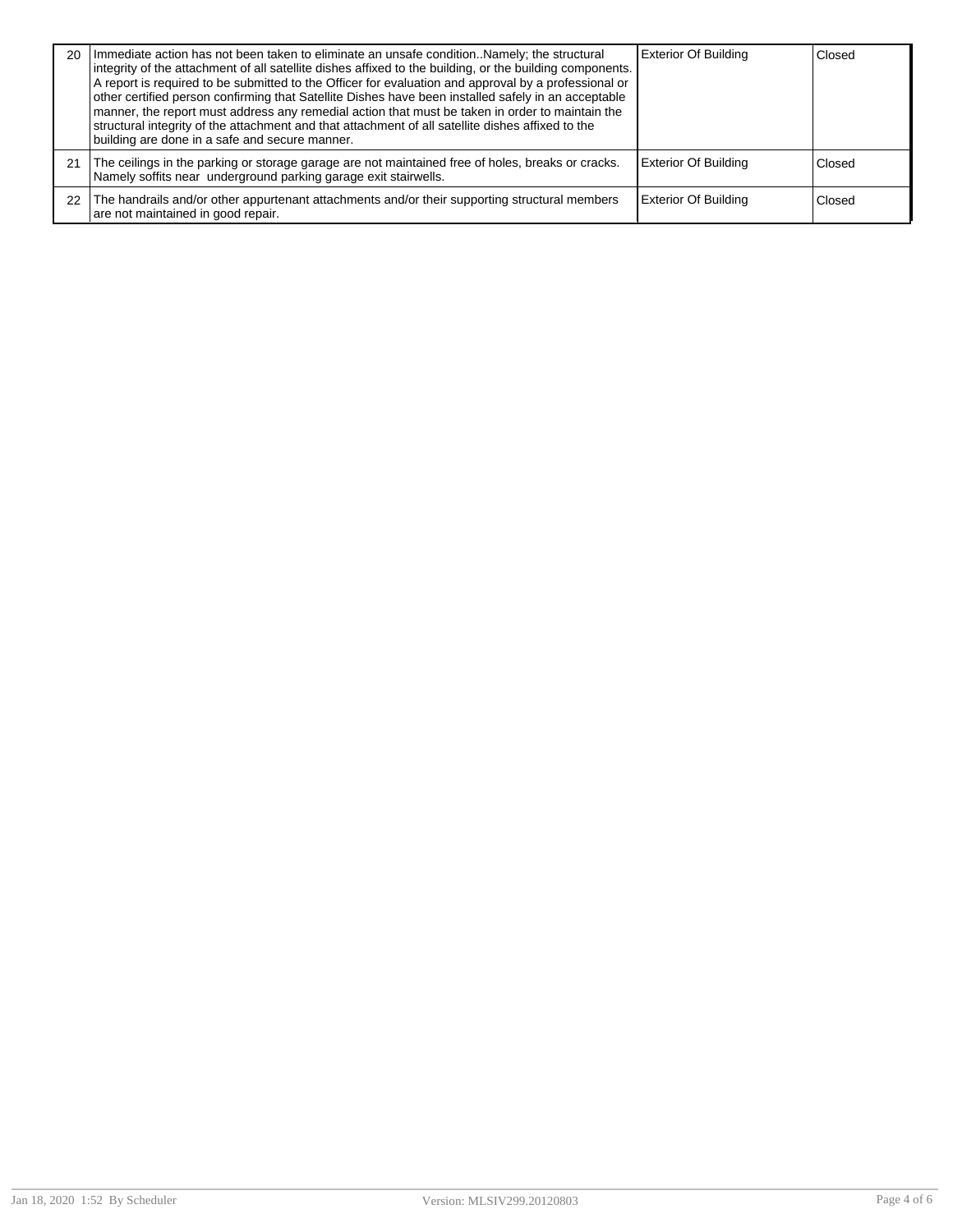|  | Tvpe of<br><b>No.</b> Investigation | <b>Investigation</b><br>Reference No. | <b>Investigation Description</b>                                  | <b>Investigation Date of</b><br><b>Status</b> | <b>Ilssuance Date</b> | <b>Expiration</b> | <b>Next Scheduled</b><br><b>Inspection Date</b> |
|--|-------------------------------------|---------------------------------------|-------------------------------------------------------------------|-----------------------------------------------|-----------------------|-------------------|-------------------------------------------------|
|  | Property Standards                  |                                       | 111 308613 PRS 00 IV INTERIOR COMMON ELEMENTS -<br><b>DEFECTS</b> | Closed                                        | 17-Nov-11             | $104$ -JUN-12     | 5-Jun-12                                        |

| No. of defects contained within the Order : $\vert$ |  |
|-----------------------------------------------------|--|
| No. of defects that remain outstanding : $\vert$    |  |

| <b>Deficiency Details</b>                                                                                                                                                                                                                              |                            |                  |  |  |  |  |  |
|--------------------------------------------------------------------------------------------------------------------------------------------------------------------------------------------------------------------------------------------------------|----------------------------|------------------|--|--|--|--|--|
| <b>Violation/Defect</b>                                                                                                                                                                                                                                | Location                   | <b>Status</b>    |  |  |  |  |  |
| Wall(s) not maintained free of holes, cracks, damaged and deteriorated materials.                                                                                                                                                                      | Compactor Room             | Closed           |  |  |  |  |  |
| Garbage disposal room is not maintained in a clean and odour free condition.                                                                                                                                                                           | <b>Compactor Room</b>      | Closed           |  |  |  |  |  |
| Guard has openings of a size that does not prevent the passage of a sphere having a diameter<br>more than 100 millimetres Namely Upper level Handrail.                                                                                                 | Elevator                   | Substantially Co |  |  |  |  |  |
| Height of the guard for the exit stairs are less than 1,070 millimetres around landings.                                                                                                                                                               | Elevator                   | Closed           |  |  |  |  |  |
| Required guard does not prevent the passage of a spherical object having a diameter more than<br>100 millimetres                                                                                                                                       | Elevator                   | Closed           |  |  |  |  |  |
| The emergency contact sign is not in lettering of not less than 12.7 millimetres in height.                                                                                                                                                            | Lobby                      | Closed           |  |  |  |  |  |
| Emergency contact sign does not indicate current name, address and telephone number of the<br>person responsible for the property and the name and telephone number of the authorized person<br>to contact in case of an emergency on a 24 hour basis. | Lobby                      | Closed           |  |  |  |  |  |
| Ceiling not maintained free of holes, cracks, damaged and deteriorated materials.                                                                                                                                                                      | Office                     | Closed           |  |  |  |  |  |
| Interior lighting fixtures or lamps are not maintained.                                                                                                                                                                                                | Office                     | Closed           |  |  |  |  |  |
| Required guard does not prevent the passage of a spherical object having a diameter more than<br>100 millimetres                                                                                                                                       | Throughout Building        | Closed           |  |  |  |  |  |
| Garbage chute system originally installed in the multiple-dwelling is not maintained operative.<br>Namely garbage chute door not self-closing.                                                                                                         | Throughout Building        | Closed           |  |  |  |  |  |
| Floor and/or floor covering not kept free from holes, stains, rubbish and debris. Namely clean and<br>clear.                                                                                                                                           | <b>Throughout Building</b> | Closed           |  |  |  |  |  |
| Floor and/or floor covering not kept free from holes, stains, rubbish and debris. Namely holes in<br>floors in stairways.                                                                                                                              | <b>Throughout Building</b> | Closed           |  |  |  |  |  |
| Height of the guard for the exit stairs are less than 1,070 millimetres around landings.                                                                                                                                                               | <b>Throughout Building</b> | Closed           |  |  |  |  |  |
| Previously finished surface(s) in the public area of the property are not renewed or refinished,<br>when necessary, to maintain a similar appearance. Namely paint where required.                                                                     | Throughout Building        | Closed           |  |  |  |  |  |
| Previously finished surface(s) in the public area of the property is not maintained in good repair.<br>Namely paint all interior service room doors and frames.                                                                                        | Throughout Building        | Closed           |  |  |  |  |  |
| Attachment and/or the supporting structural member(s) is not maintained in good repair. Namely<br>all Non-skid strips must be replaced on trazzo stairs.                                                                                               | <b>Throughout Building</b> | Closed           |  |  |  |  |  |
| Lighting in a service room is provided at less than 200 lux. To include electrical service rooms on<br>all floors.                                                                                                                                     | <b>Throughout Building</b> | Closed           |  |  |  |  |  |
| The ventilation system or unit is not regularly cleaned.                                                                                                                                                                                               | Throughout Building        | Closed           |  |  |  |  |  |
| Required guard does not prevent the passage of a spherical object having a diameter more than<br>100 millimetres                                                                                                                                       | <b>Throughout Building</b> | Closed           |  |  |  |  |  |
| The floor and every appurtenance, surface cover and finish is not maintained. Namely replace<br>carpet where required in badly damaged areas.                                                                                                          | <b>Throughout Building</b> | Closed           |  |  |  |  |  |
| Required handrails on stairs or ramps are less than 865mm or more than 965mm high                                                                                                                                                                      | <b>Throughout Building</b> | Closed           |  |  |  |  |  |
|                                                                                                                                                                                                                                                        |                            |                  |  |  |  |  |  |